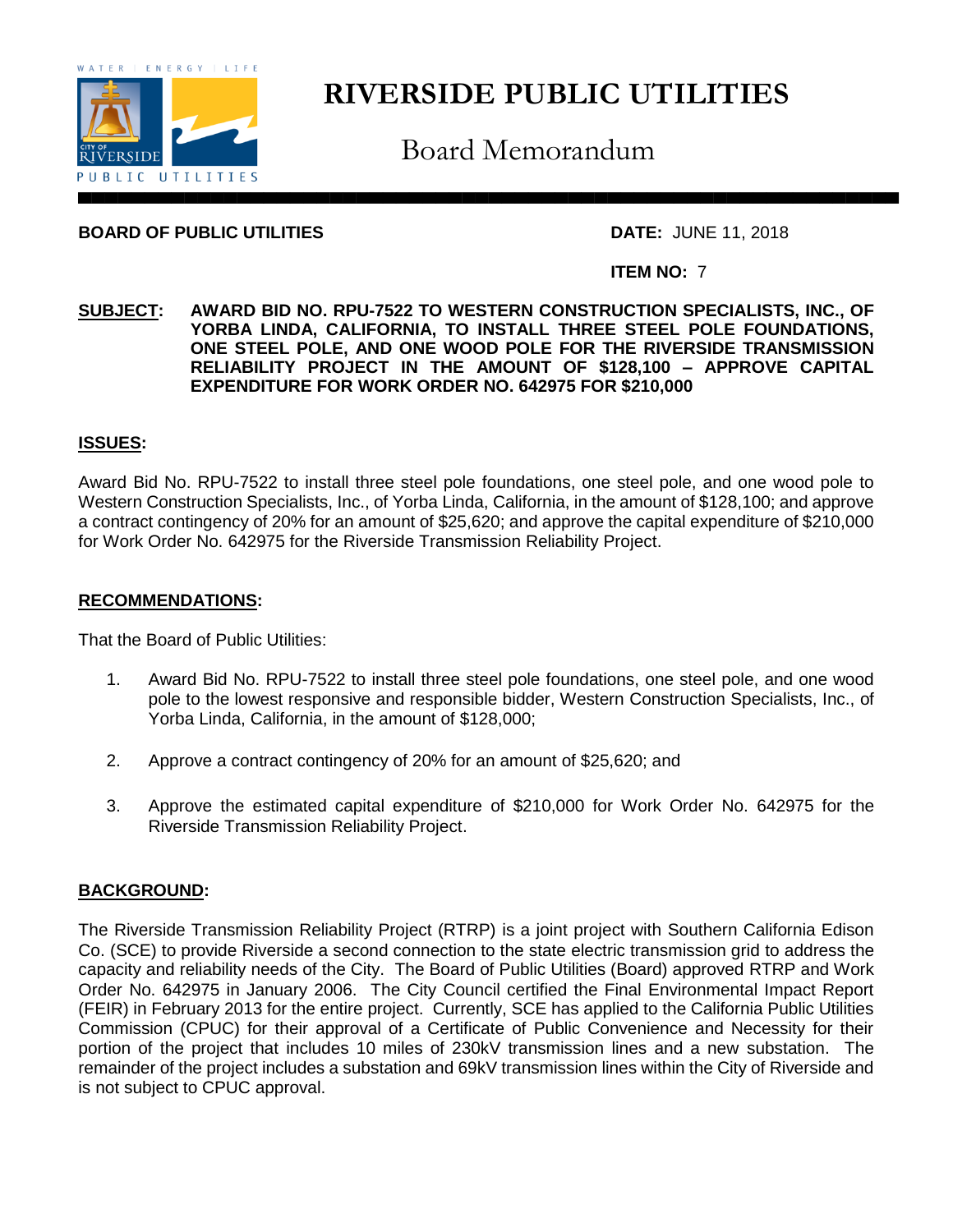#### *Award Bid No. RPU-7522, RTRP WO No. 642975 – Three Pole Foundations ● Page 2*

A portion of the work includes construction of 69kV sub-transmission lines between Riverside's Energy Resource Center (RERC) and Riverside's Harvey Lynn and Freeman Substations. Part of the 69kV route passes through a proposed commercial development known as the "Express Car Wash" located at the south-west corner of Doolittle Avenue and Van Buren Boulevard.

Construction of RERC to Harvey Lynn and Freeman portion of RTRP is scheduled to start next spring. To minimize construction conflicts and future business interruptions, Riverside Public Utilities (RPU) proposes to install a few of the RTRP pole foundations and poles that are within the immediate vicinity of the proposed commercial development ahead of the developer starting its construction later this year to avoid any conflicts with the development.



RTRP TRANSMISSION ROUTES AND SUBJECT WORK SITE

The existing property is clear of obstructions with plenty of space for the equipment and materials needed to perform the work noted below. Installing the foundations, steel pole, and wood pole during or after construction of the car wash would be very challenging and expensive, and it would impact an operating business. Installation of the two steel poles near the intersection of Doolittle Ave. and Van Buren Blvd. and the overhead conductors do not pose a construction conflict. For efficiency and cost saving purposes, the overhead work will be included with the much larger RERC to Harvey Lynn and Freeman Substations project.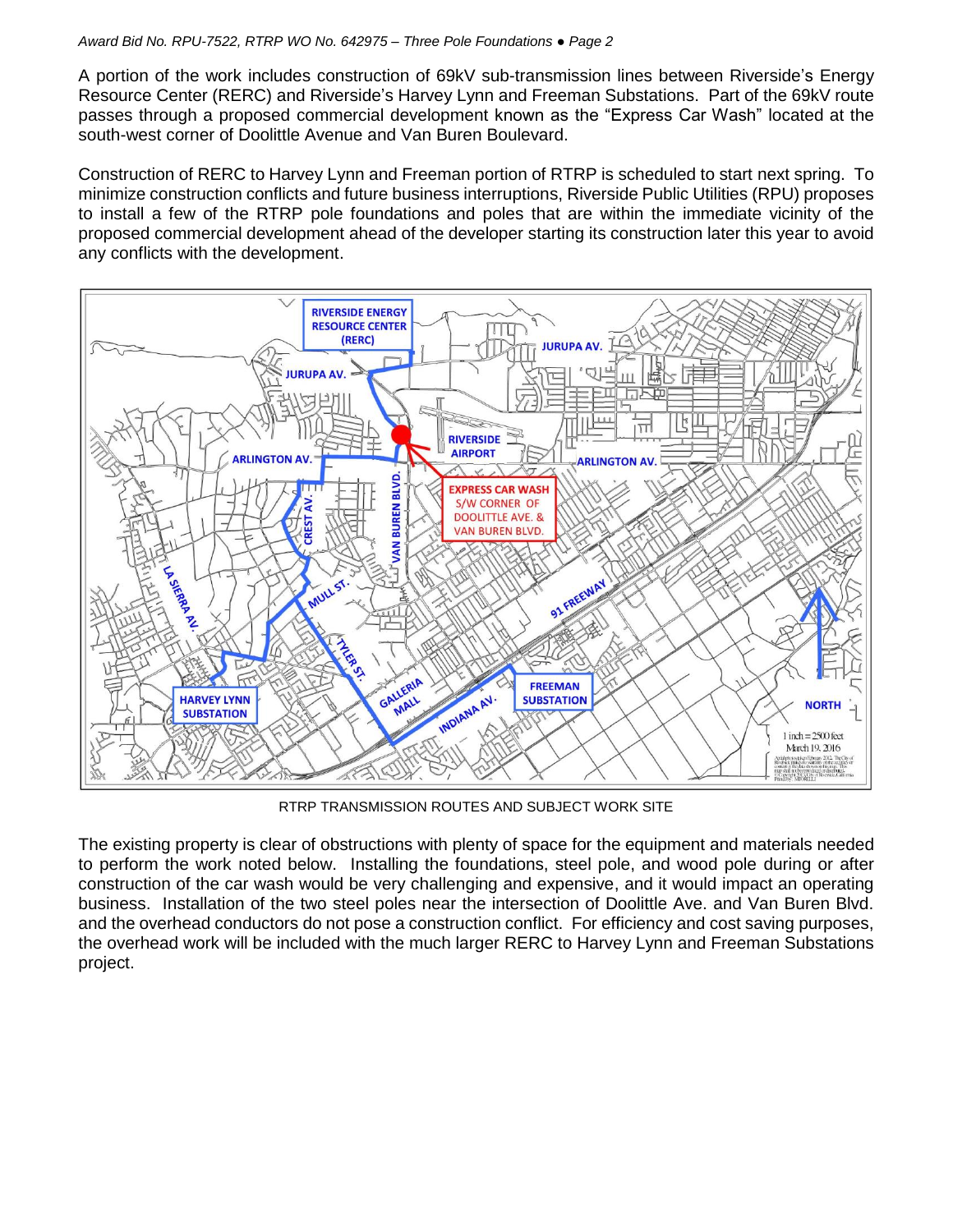

WORK SITE

## **DISCUSSION:**

Bid No. RPU-7522 was entered into the City's Bid System, Planet Bid, on February 21, 2018 and closed on March 20, 2018. Three bidders submitted bids for the specified work. Staff evaluated the bids and deemed Western Construction Specialists, Inc., of Yorba Linda, California, to be the lowest responsive and responsible bidder. The bid was within the engineer's estimate of \$255,000. The bids are summarized in the table below:

|    | <b>Bidders</b>                      | Location             | <b>Bid Amount</b> | <b>Evaluation</b> |
|----|-------------------------------------|----------------------|-------------------|-------------------|
|    | <b>Western Construction</b>         |                      |                   |                   |
|    | Specialists, Inc.                   | Yorba Linda, CA      | \$128,100.00      | 1st               |
|    | 2. PAR Electrical Contractors, Inc. | Rancho Cucamonga, CA | \$279,864.00      | 2 <sub>nd</sub>   |
| 3. | Asplundh Construction, LLC          | Anaheim, CA          | \$375,350.00      | <b>S</b> rd       |
|    | <b>Engineer's Estimate</b>          |                      | \$255,000         |                   |

The FEIR for the RTRP analyzed visual impacts to the surrounding areas and deemed the routes noted above as the environmentally preferred routes. All work proposed in this Board action is consistent with the FEIR that was certified by the City Council.

The project breakdown as proposed is as follows:

| <b>Project Breakdown</b>                |                                        |  |  |  |
|-----------------------------------------|----------------------------------------|--|--|--|
| <b>Engineering Performed By:</b>        | Power Engineers, Inc.                  |  |  |  |
| <b>Civil Construction Performed By:</b> | Western Construction Specialists, Inc. |  |  |  |
| <b>Electrical Work</b>                  | <b>No Electrical Work</b>              |  |  |  |
| <b>Anticipated Start Date:</b>          | July 9, 2018                           |  |  |  |
| <b>Anticipated Duration:</b>            | 10 Weeks                               |  |  |  |
| <b>Coordination Required With:</b>      | <b>RTRP Project Lead</b>               |  |  |  |
| Reimbursements:                         | None                                   |  |  |  |

The Purchasing Services Manager concurs that the recommended actions comply with Purchasing Resolution No. 23256.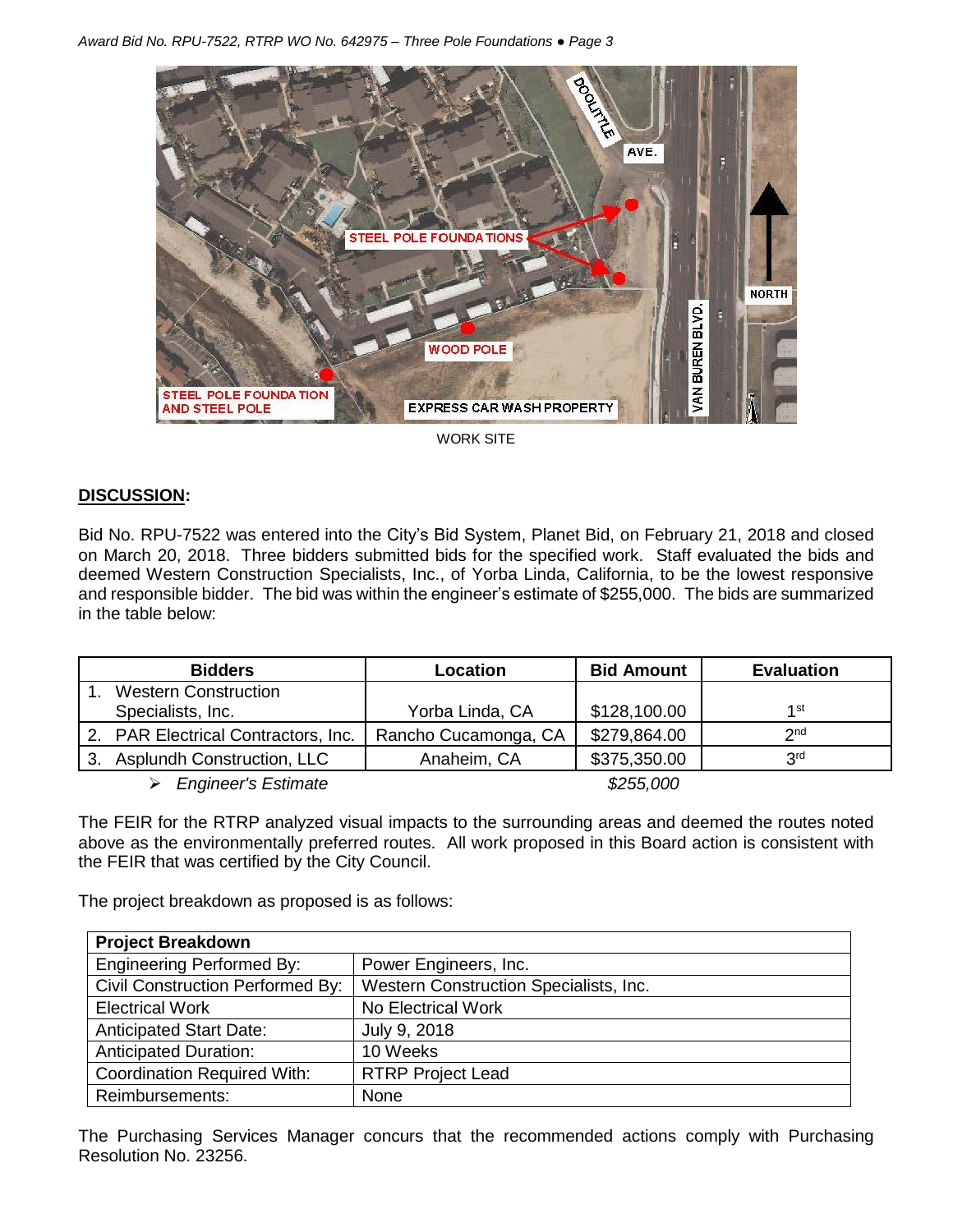The breakdown for the total capital expenditure is as follows:

| <b>DESCRIPTION</b>                                 | AMOUNT (\$) | % OF<br><b>TOTAL</b> |
|----------------------------------------------------|-------------|----------------------|
| Design, Construction Management, Inspection        | \$25,595    | 12%                  |
| <b>Materials</b>                                   | \$30,685    | 15%                  |
| <b>Construction Contract</b>                       | \$128,100   | 61%                  |
| Contract Contingency- 20% of Construction Contract | \$25,620    | 12%                  |
| Total                                              | \$210,000   | 100%                 |

Staff is requesting a contract contingency of 20% for this job because of the nature of the work. The work included in this proposed contract includes foundation work that requires significant excavation. Staff has researched the utilities and potential conflicts in the area, but there is still a high probability that issues will come up during excavation that will require changes not foreseen at this time. Staff is requesting 20% contingency on this contract to deal with the high probability of issues arising from the significant excavation work which is required.

#### **FISCAL IMPACT:**

The total fiscal impact is \$210,000. Sufficient funds are available in Public Utilities Electrical Capital Account No. 6130000-470685 (RTRP non-reimbursable).

| Prepared by:<br>Approved by:<br>Approved by: | George R. Hanson, Utilities Assistant General Manager/Energy Delivery<br>Todd L. Jorgenson, Interim Utilities General Manager<br>Marianna Marysheva, Assistant City Manager<br>Approved as to form: Gary G. Geuss, City Attorney |
|----------------------------------------------|----------------------------------------------------------------------------------------------------------------------------------------------------------------------------------------------------------------------------------|
| Certifies availability<br>of funds:          | Laura M. Nomura, Utilities Assistant General Manager/Finance & Administration                                                                                                                                                    |
| Attachments:                                 | <b>Bid Award Recommendation</b>                                                                                                                                                                                                  |